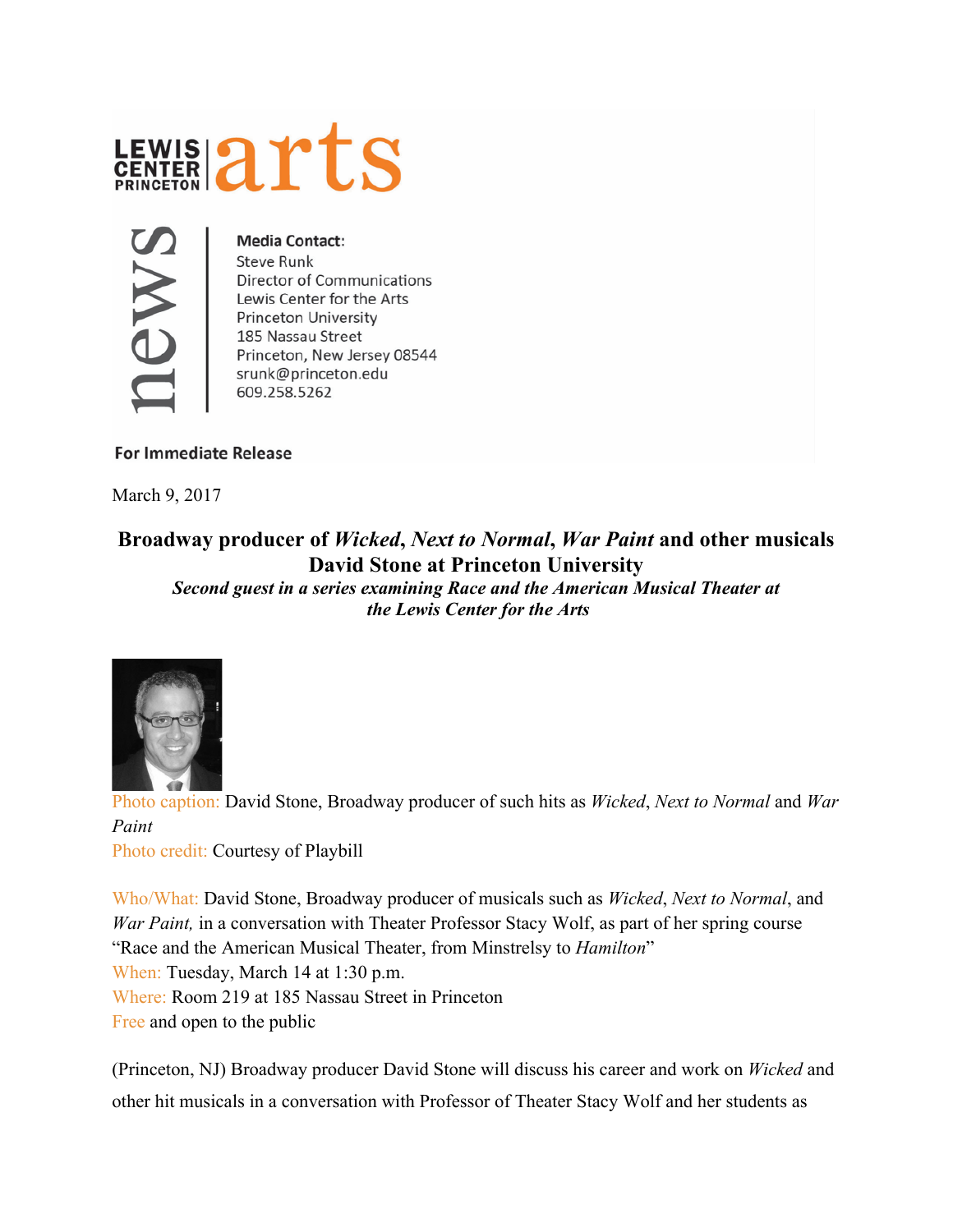part of her spring course "Race and the American Musical Theater, from Minstrelsy to *Hamilton*." The discussion will take place on Tuesday, March 14 at 1:30 p.m. in Room 219 at 185 Nassau Street. Presented by the Lewis Center's Program in Music Theater and co-sponsored by Princeton's Program in American Studies, the event is free and open to the public.

Wolf's course examines race as a key component of Broadway musical theater, exploring musicals from Rodgers & Hammerstein's *Flower Drum Song* to Lin-Manuel Miranda's blockbusters *In the Heights* and *Hamilton.* Students analyze scripts, critical articles, albums, and performances to understand how race and ethnicity structure the aesthetic and politics of American theater. The semester includes trips to New York City to visit the archives at the Performing Arts Library at Lincoln Center and to see a musical.

In addition to *Wicked*, David Stone is the producer of Broadway hits such as *Next to Normal*, *The 25th Annual Putnam County Spelling Bee*, *If/Then*, and *The Diary of Anne Frank*, as well as Off-Broadway successes such as *The Vagina Monologues.* He is a producer on the new musical currently in previews, *War Paint*, starring Patti Lupone and Christine Ebersole. Stone has been nominated for five Tony Awards, with *Next to Normal* garnering three Tonys and the Pulitzer Prize. He is the recipient of the 2004 Drama Desk Award for Outstanding New Musical for *Wicked.* Stone serves on the Board of Governors of The Broadway League, as well as on the Board of Trustees of Broadway Cares/Equity Fights Aids. He has lectured at Columbia University, Yale University, the Juilliard School, New York University, and the University of Pennsylvania, his alma mater.

Wolf teaches courses in American musical theater history, dramaturgy and dramatic literature, histories of U.S. performance, performance theory, and performance studies. She is the author of *Changed for Good: A Feminist History of the Broadway Musical* (recently named one of the "top ten books every theater lover should read" by Marissa Friedman); *A Problem Like Maria: Gender and Sexuality in the American Musical*; and the co-editor of *The Oxford Handbook of the American Musical*. She is currently working on *Beyond Broadway: Four Seasons of Amateur Musical Theatre in the U.S.*, which examines amateur musical theater at high schools, summer camps, community centers, and afterschool programs across the country. Wolf is also director of the Princeton Arts Fellows program in the Lewis Center.